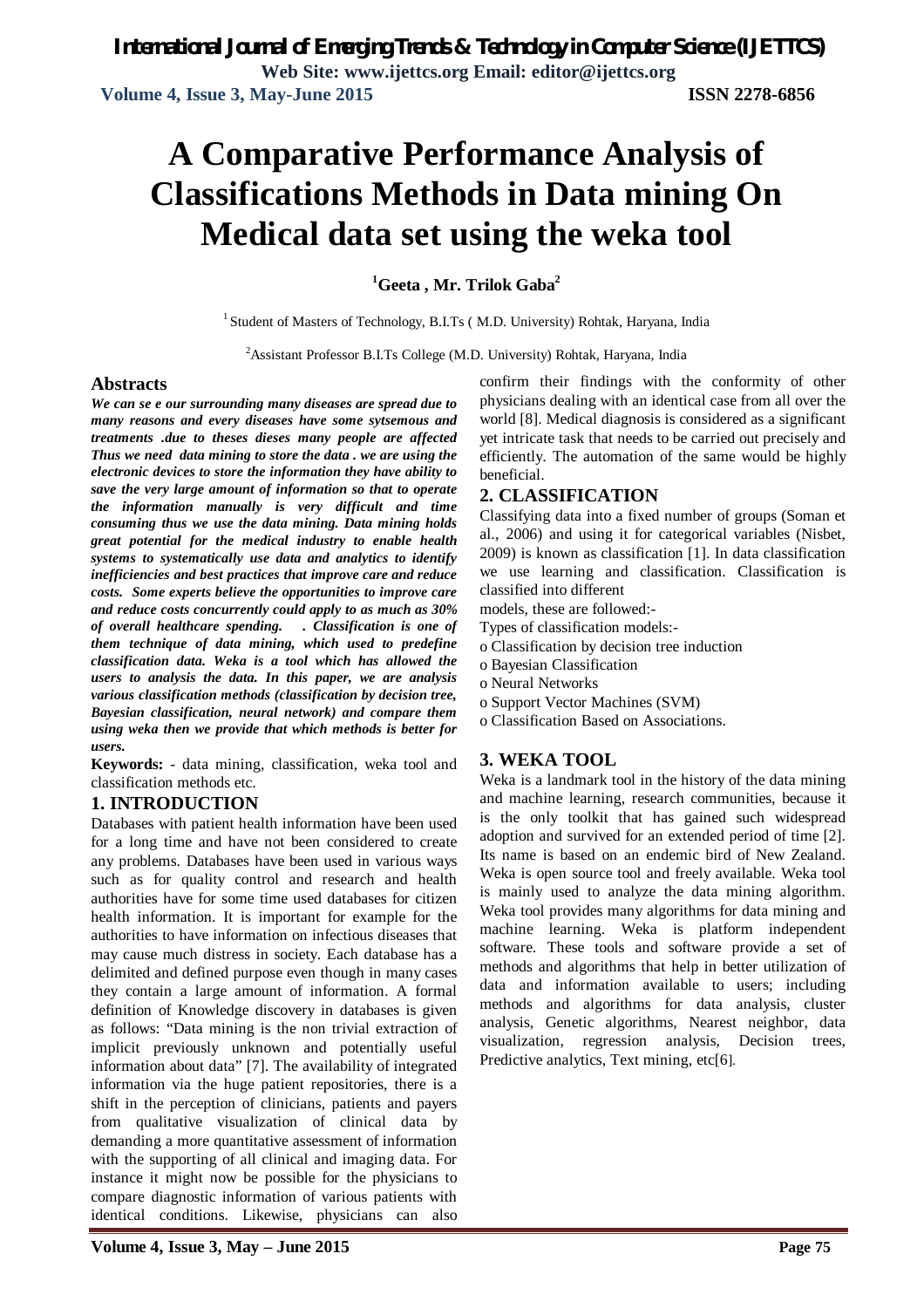**Volume 4, Issue 3, May-June 2015 ISSN 2278-6856**



**Figure3. 1View** of weka tool.

## **4. METHODOLOGY**

In this paper, we compare the various classification techniques and provide the result for this purpose, we need the data set. So that we are using the medical data  $c$ et.

## **5. PERFORMING CLASSIFICATION ON WEKA**

We are performing classification on weak tool for that we are loaded the weak tool shown in fig5.1.The data should in the format of arff and csv because weak use the formats. In this data having 367instances and 23 attributes.



**Figure 5.1:** load data set in to the weka

We have many options shown in the figure5. 1. We perform classification so we click on the classify button.After that we choose an algorithm which is applied to the data. It is shown in the figure 5.2. And the click ok button.



**F igure5.2:** various Classification algorithms in weka

## **6. BAYESIAN NETWORKS**

A Bayesian Network (BN) is a graphical model which is used to provide relationships among a set of variable features. [3].

**A. Accuracy:** The measure of the Accuracy of the medical dataset for BayesNet classifier technique is shown below with graph according to the Table No. 6.1. 6.1From the below Table No.6.1 shows the name of data set, total no. instances, correctly classified instances and Kappa Statistic and Figure No.6.2 show the performance of Accuracy on medical dataset Figure No.6.2 show the performance of Accuracy on

Medical dataset

**Table 6. 1.** Show the result of Bayes net

| Dataset     | Correctly        | Incorrectly      | Kappa     | Mean     |
|-------------|------------------|------------------|-----------|----------|
| Name        | Classifie        | Classified       | Statistic | Absolute |
|             | d                | <b>Instances</b> |           | Error    |
|             | <b>Instances</b> | % (value         |           |          |
|             | % (value)        |                  |           |          |
| colic       | 81.25 %          | 18.75 %          | 0.5994    | 0.2168   |
| diabetes    | 74.349           | 25.651 %         | 0.429     | 0.2987   |
|             | $\frac{0}{0}$    |                  |           |          |
| hypothyroid | 98.5949          | 1.4051 %         | 0.9028    | 0.011    |
|             | $\%$             |                  |           |          |



**FIG 6.2** show the performance of Accuracy.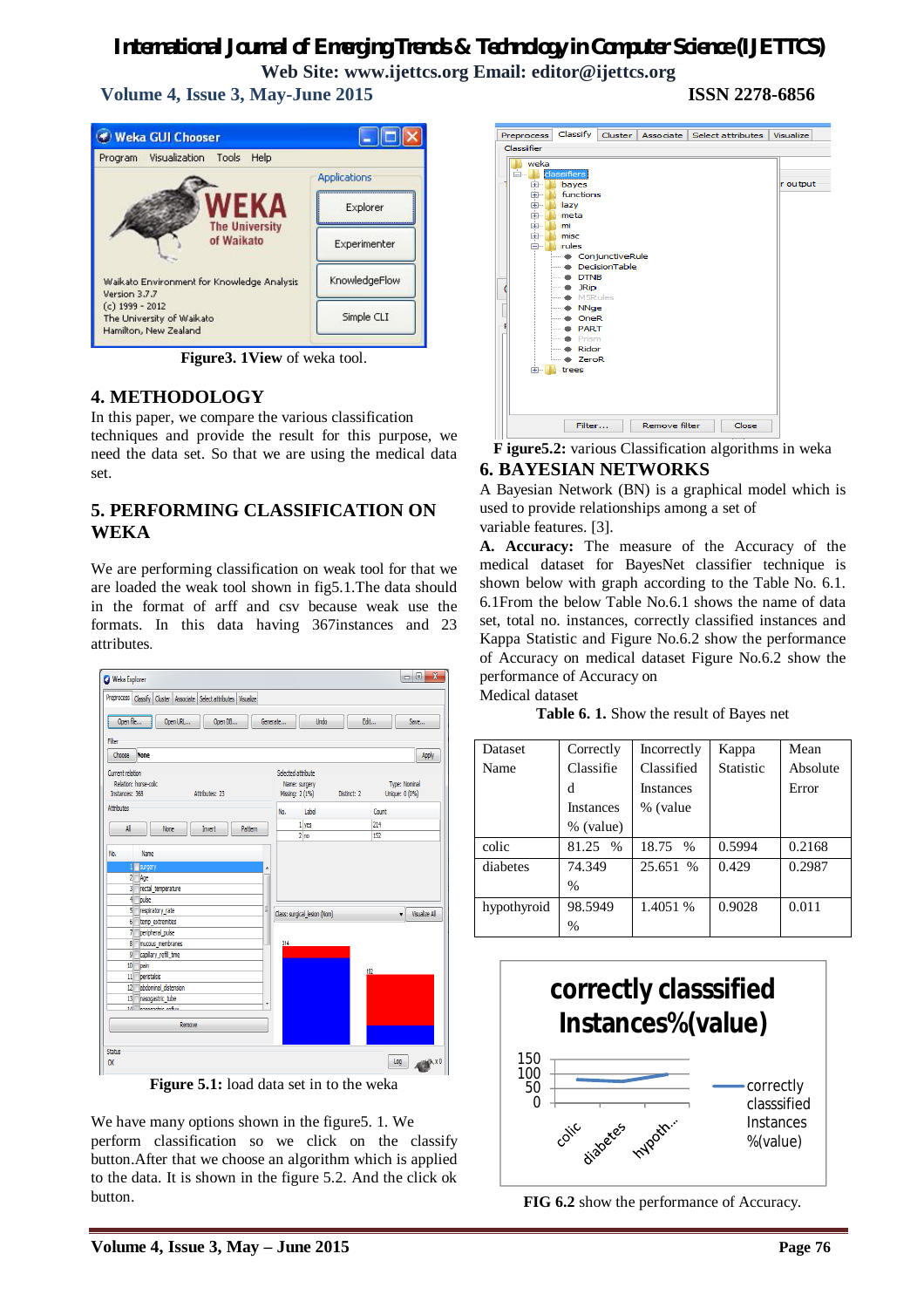## **Volume 4, Issue 3, May-June 2015 ISSN 2278-6856**

**B. Kappa Statistic:** The measure of the Kappa Statistic of the mesdical dataset for BayesNet classifier techniques is shown below with graph according to the Figure No.6.3.



**Figure No. 6.3** Show the Kappa Statistics**.**

C. Mean Absolute Error: The measure of the Mean Absolute Error of the medical dataset for BayesNet classifier techniques is shown below with graph according to the Table No6.1.



**Figure No. 6.4** Show the Mean absolute Error **7. NAÏVE BAYES**

Naives is a simple form of Bayes net which is represented DAG with one parent and many children. Its use with a strong assumption of independence among child nodes in the context of their parent. [4] . Table no.7.1 shows the resultant measure the performance of the Naïve Bayes classifier techniques on the medical dataset.

**Table No.7.1** Simulation result of algorithm Naive Bayes

| (Training)  |                  |                  |                  |         |  |
|-------------|------------------|------------------|------------------|---------|--|
| Dataset     | Correctly        | Incorrectly      | Kappa            | Mean    |  |
| Name        | Classifie        | Classified       | <b>Statistic</b> | Absolut |  |
|             | d                | <b>Instances</b> |                  | e       |  |
|             | <b>Instances</b> | % (value         |                  | Error   |  |
|             | % (value)        |                  |                  |         |  |
| colic       | 77.9891          | 22.0109          | 0.53             | 0.23    |  |
|             | $\frac{0}{0}$    | $\frac{0}{0}$    |                  |         |  |
| diabetes    | 76.3021          | 23.6979          | 0.46             | 0.28    |  |
|             | $\frac{0}{0}$    | $\frac{0}{0}$    |                  |         |  |
| hypothyroid | 95.281           | 4.719 %          | 0.60             | 0.035   |  |
|             | $\frac{0}{0}$    |                  |                  |         |  |

**A. Accuracy:** The measure of the Accuracy of the Medical dataset for Naive Bayes classifier technique is shown below with graph according to the Table No.7.1

Based on the above Table No.7.1 and Figure No. 7.1Based on the above Table No.7.1 and Figure No. 7.1, we can clearly see that the highest accuracy is 95% and the lowest is76%.



**FIG 7.1** shows the performance of Accuracy.

B. Kappa Statistic: The measure of the Kappa Statistic of themedicaldataset for BayesNet classifier techniques is shown below with graph according to the Table No.7.1. The Table No.7.1 and Figure No.7.2 show the performance of the Kappa Statistic applied the Naive Bayes classifier technique on the medical dataset with the different size of the training set.



**Figure No. 7.2** Show the Kappa Statistics

**C. Mean Absolute Error:** The measure of the Mean Absolute Error of the medical dataset for Naive Bayes classifier techniques is shown below with graph according to the Table No.7.1 The Table No7.1 and Figure No7.3 show the performance of the Mean Absolute Error applied the Naive Bayes classifier technique on the medical dataset with the different size of the training set. From the Figure no.7.3 the mean absolute error goes from minimum to the maximum point.



**Figure No. 7.3** Show the Mean absolute Error.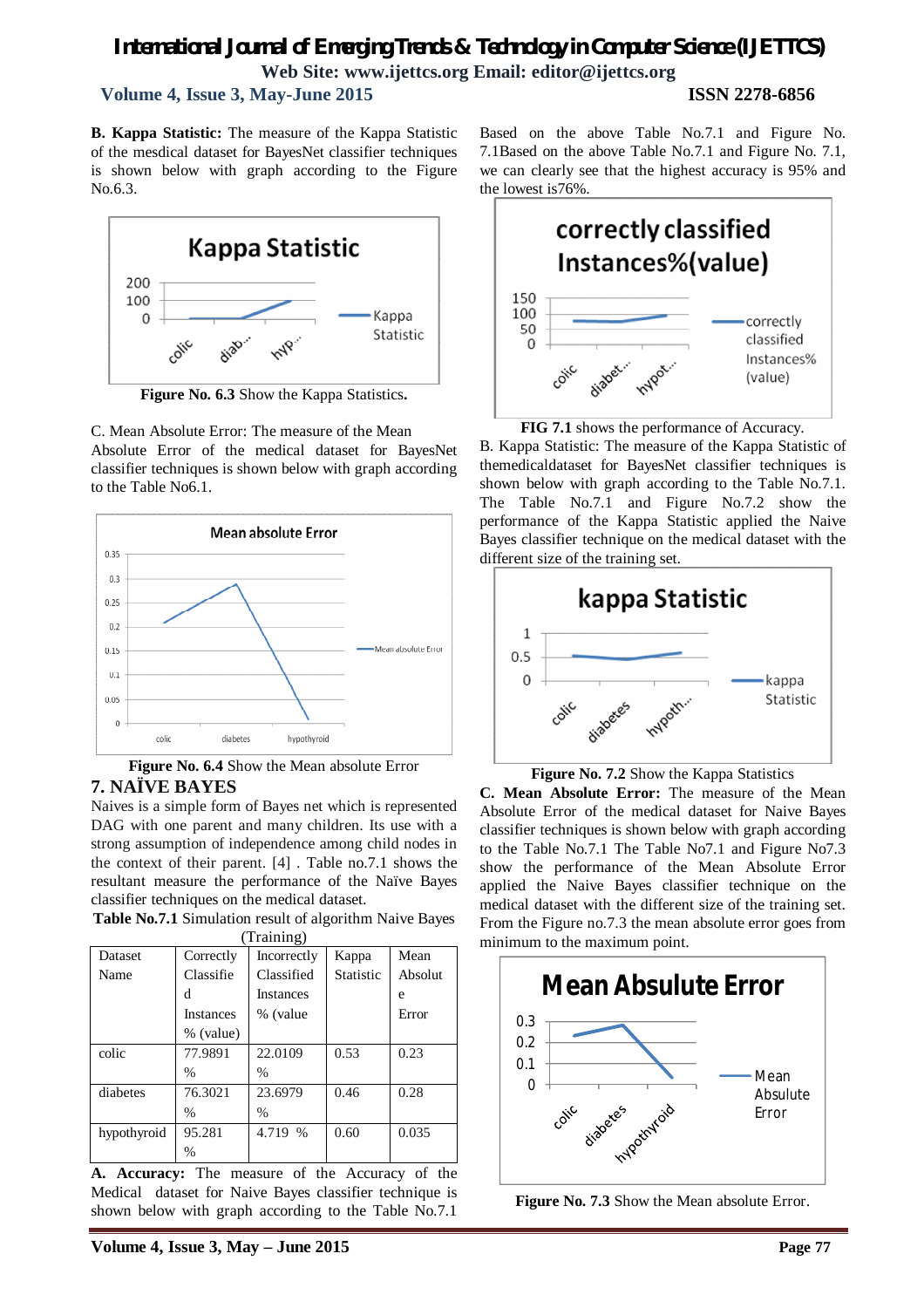**Volume 4, Issue 3, May-June 2015 ISSN 2278-6856**

## **8. DECISION TREES (DT'S)**

A decision tree is a tree where each non-terminal node represents a test or decision on the considered data item. Selection of a certain branch depends upon the outcome of the test [5]. Table No.8.1 show the training size in %, total no. of distinct Instances, correctly classified distinct instances, incorrectly classified distinct instances, distinct Mean Absolute Error and distinct Kappa Statistic.

**Table No.8.1** Simulation result of algorithm decision tree (Training)

| Dataset     | Correctly  | Incorrectly | Kappa     | Mean     |
|-------------|------------|-------------|-----------|----------|
| Name        | Classified | Classified  | Statistic | Absolute |
|             | Instances  | Instances   |           | Error    |
|             | % (value)  | % (value    |           |          |
| colic       | 85.3261    | 14.6739 %   | 0.6732    | 0.24     |
|             | %          |             |           |          |
| diabetes    | 73.8281    | 26.1719 %   | 0.41      | 0.31     |
|             | %          |             |           |          |
| hypothyroid | 99.5758    | 0.4242%     | 0.97      | 0.03     |
|             | %          |             |           |          |

**A. Accuracy:** The measure of the Accuracy of the medical dataset for Decision Trees (DT's) classifier technique is shown below with graph according to the Table No. 8.1From the below Table No.8.1 shows the training size (%), total no. instances, correctly classified instances and Kappa Statistic and Figure No.8.1 show the performance of Accuracy on medical dataset.



**FIG 8.1** show the performance of Accuracy

**B. Mean Absolute Error:** The measure of the Mean Absolute Error of medical dataset for Decision trees classifier techniques is shown below with graph according to the Table No.8.1 The Table No8.1 and Figure No8.2 show the performance of the Mean Absolute Error applied the Decision tree classifier technique on medical dataset with the different size of training set. From the Figure no.8.2 the mean absolute error is go from maximum to minimum



## **Figure No. 8.2** Show the Mean absolute Error. **9.COMPARISON OF DIFFERENT CLASSIFICATION TECHNIQUE**

Here we compare different-2 techniques of classification in term of there accuracy , kappa statistics and mean square error.

#### **A. Comparison for accuracy**

Now we are describe the experimental results which is obtained from the various classification techniques and comparison with each other. The best techniques identified from each classifier then compared with other classifiers to discover what classifier is best to be used for classification of medical dataset. We used here these techniques for the comparison on the medical dataset and find the best techniques.

**Table No 9.1** Comparative result of classification techniques

| Sr.no          | Data<br>set | BayesNet      | NaiveBayes | Decision      |
|----------------|-------------|---------------|------------|---------------|
|                | name        | $\frac{0}{0}$ | (% )       | $tree(\% )$   |
|                | colic       | 81.25         | 77.9891 %  | 85.3261       |
|                |             | $\frac{0}{0}$ |            | $\%$          |
| $\mathfrak{D}$ | diabetes    | 74.349        | 76.3021 %  | 73.8281       |
|                |             | $\frac{0}{0}$ |            | $\frac{0}{0}$ |
| 3              | hypothyroid | 98.5949       | 95.281 %   | 99.5758       |
|                |             | $\frac{0}{0}$ |            | $\%$          |